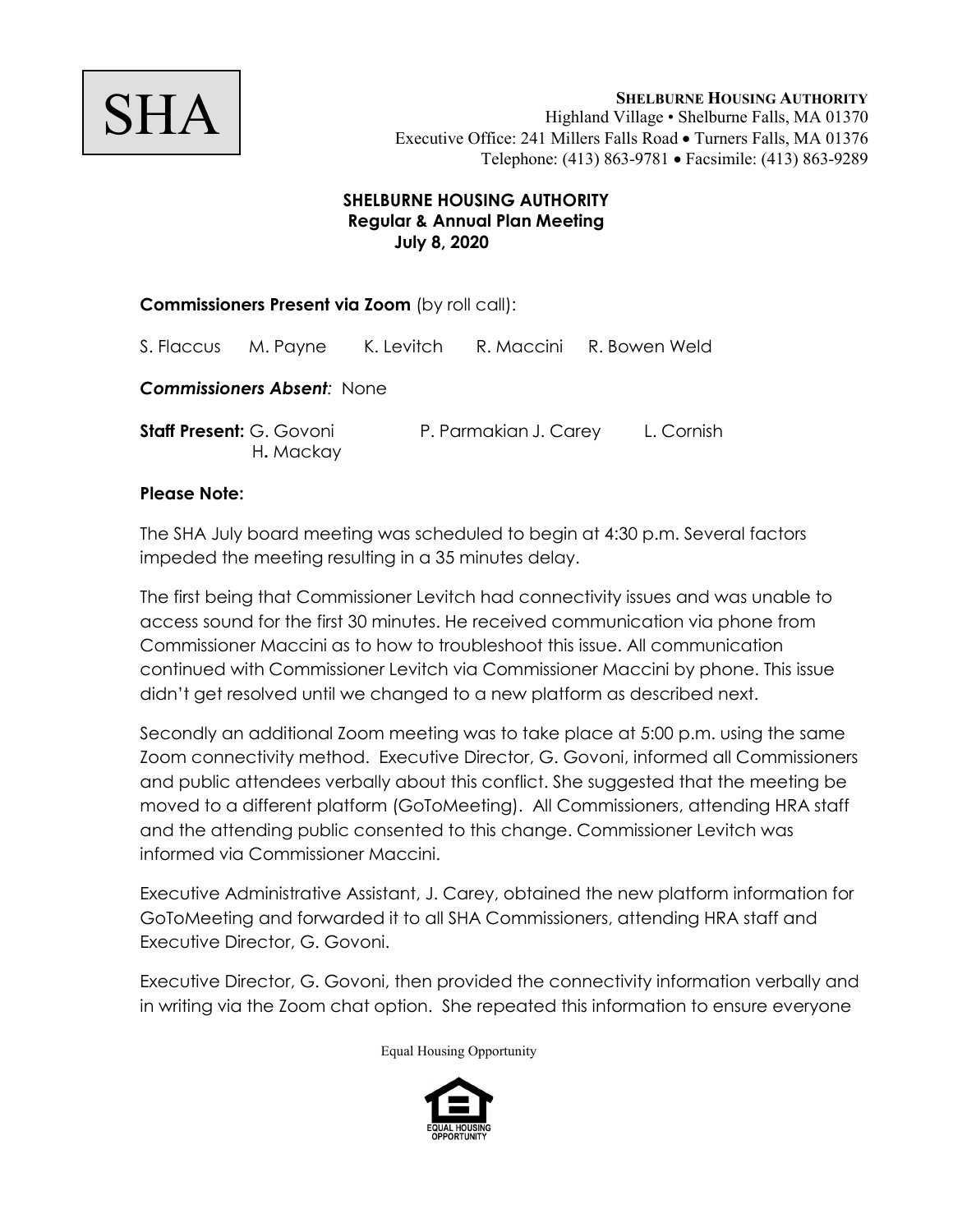in attendance was ready. Once it was confirmed that everyone in attendance had the new platform information, the meeting ended via Zoom and convened via GoToMeeting.

Executive Administrative Assistant, J. Carey, also forwarded the GoToMeeting information to the HRA Staff Person that was holding a meeting via Zoom at 5:00 p.m. This was to ensure that anyone using the original Zoom information to attend the SHA Board Meeting would be re-directed to the new platform.

The Annual Plan portion of the meeting officially convened at 5:06 p.m. once it was confirmed Commissioner Levitch's sound was functional and that all those in attendance from the Zoom platform were present at the GoToMeeting platform.

The meeting began with the review of the FY2021 Annual Plan as it was posted to begin at 5:00 p.m., and the board meeting commenced afterward.

**SHA FY2021 Annual Plan:** The plan will be tabled for vote until the August regular board meeting, at which time the plan will reflect the correction with the funding error.

### **Discussion:**

G. Govoni noted that aggregate funding from a community development block grant in the amount of \$750,000 is showing in error as funding that has been awarded, which is incorrect. Communications with DHCD have been occurring since May to have this error removed and unfortunately it has not yet been done. The remaining information is correct.

H. Mackay provided an overview explaining that FISH projects are projects funded by both CDBG and DHCD funds. RCAT is utilized to assist with building a capital plan and determining priorities. He explained that CapHub is the software used that assigns a FISH number to the project. Funds left over from a project go back in a pool for future projects. A FISH number by the project means it's a project that has been approved. The items that don't have a FISH number are future projects which are not yet funded.

H. Mackay reviewed the numerous FISH projects, highlighting a few that have been funded such as line painting, tree removal and Phase II of the kitchen and bath project (design only).

Because there were no bidders for the line painting, we will now choose a contractor to do the painting.

The tree removal project will result in removing tree's from Building A as their falling branches are hazardous to residents who use walkers and wheelchairs, as well as the roofs.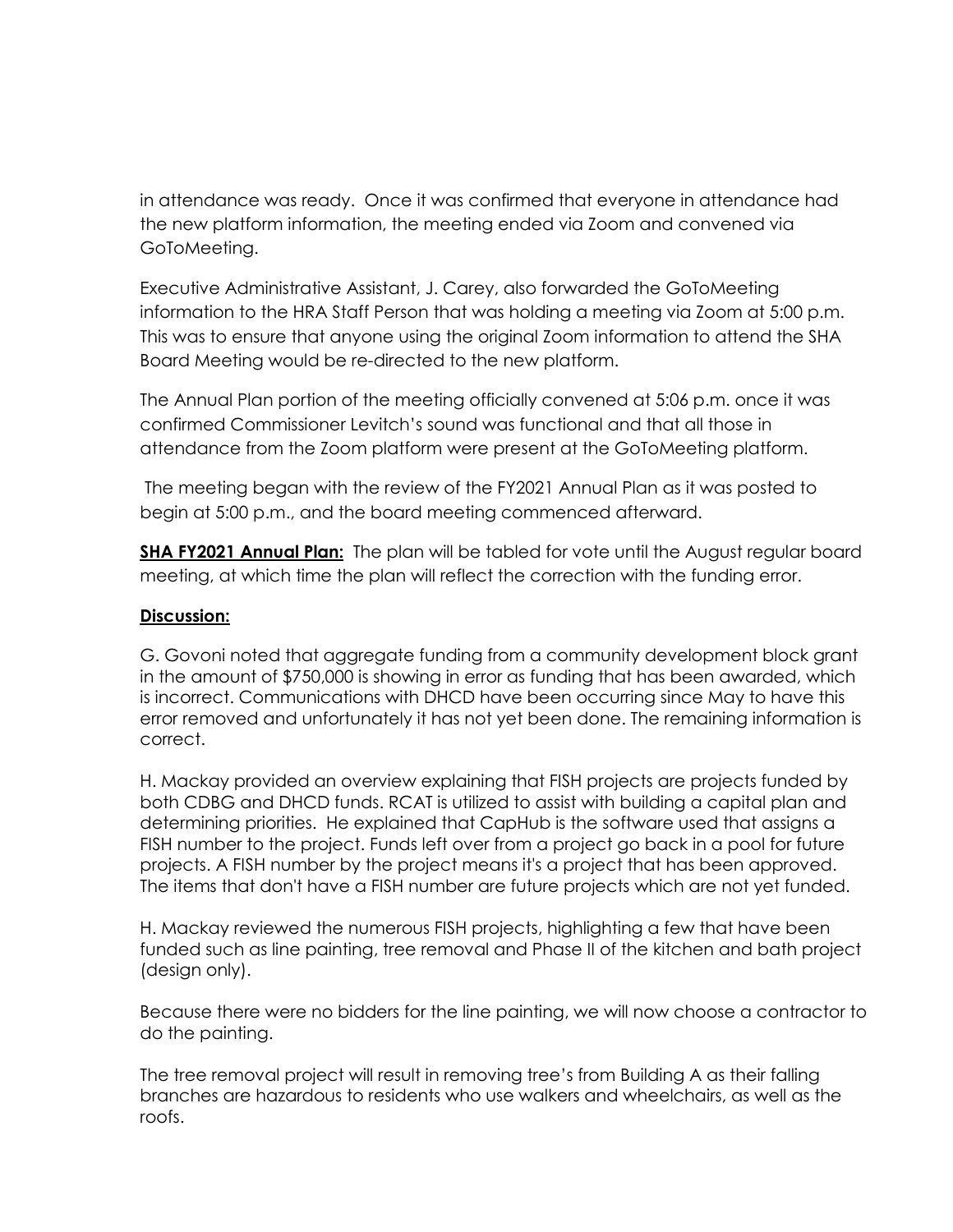The Kitchen & Bath's project is CDBG funding. The town is allowing SHA to use extra funds towards phase II of this project for design work regarding kitchens.

Commissioner Flaccus requested that the Phase II Kitchen & Bath project documents be sent to her and all of the SHA Commissioners.

A question was posed regarding a concern with the lighting upgrades and addition lighting pointing into units.

H. Mackay replied that it's an update to existing lights that will now be using LED lights and he will ensure that they don't point to anyone's unit. Once the funds are received then the impact can be evaluated.

L. Cornish reported on the operating budget section of the plan, stating that it's the same budget that the Board reviewed fall of 2019. The operating budget is what has been submitted to DHCD and in which they approved. SHA was given a 10% increase in subsidy which is positive for this year's budget. Also exemptions in the amount of \$9,200 and \$5,000 were given. The first part of the year reflects many empty units. Currently there are only 2 empty units. There's also been a reduction in materials and supplies as the first phase of the Kitchen & Bath project has been completed. While this positive news, the approved budget continues to show excess expenses over revenue that are coming out of SHA reserves. This could cause a problem with next year's budget as DHCD has minimum operating reserve requirements.

G. Govoni noted that the PMR Findings show a corrective action. This was due to staff being unaware of how to properly enter TAR data into HAFIS. The PM department corrected the issue in early 2020 by entering 6 quarters of data.

She summarized that the Rent Collection Policy and Procurement Policy were all approved by the Board in June. The HRA Internal Control Manual includes the Capitalization Policy. The Grievance Policy is to be reviewed at this evening's meeting if there is time.

The deadline for approval of the Annual Plan is August 30, so there is time for it to be reviewed and approved at the August 12 meeting and submitted to DHCD.

#### **Pre-Submitted Questions:**

One pre-submitted question was received that inquired as to why there were three line items below the monthly maintenance- deferred maintenance. \$10K each for painting. One is unit #0 and two are for unit #16. This doesn't make sense to me. Please help me understand \$20k estimated to paint a residential apartment.

H. Mackay addressed this question in his review of the Preventative Maintenance Chart noting that \$30,000 is requested to paint the entire building. It appears on the spread sheet that it will cost \$10,000 to paint one unit. This is not a correct reflection. The chart only shows a summary of preventative maintenance jobs, and that a tenant requested that the unit be painted. It is misleading that it shows it will cost \$10,000 to do so.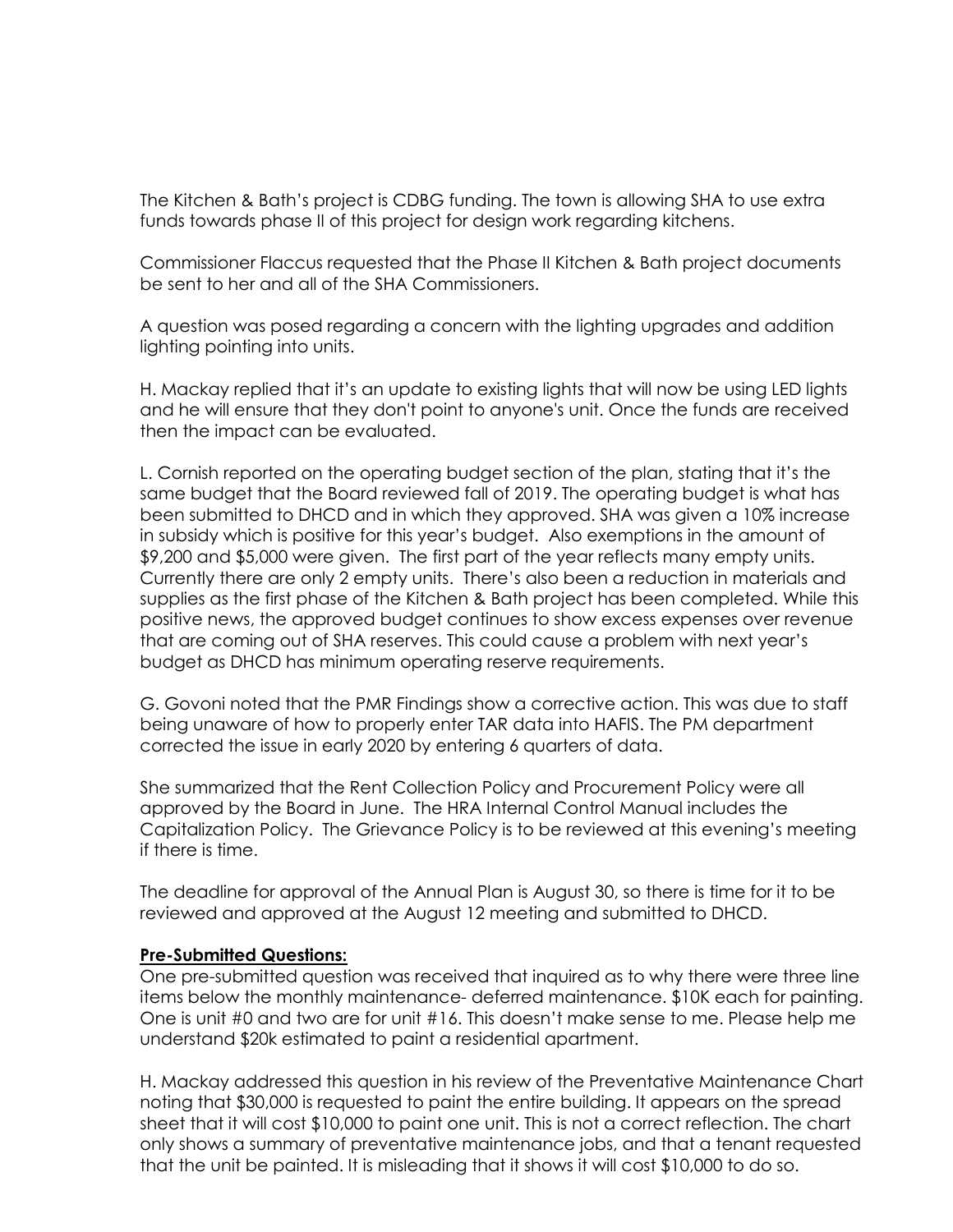### **Call to Order**

There being a quorum present, Commissioner Levitch moved and Commissioner Payne seconded a motion to call the Regular meeting of the Shelburne Housing Authority Board of Commissioners to order at 6:06 p.m. which was held via GoToMeeting.

The Board welcomes newest Commissioner Roger Bowen Weld.

### **1. Actions**

**Minutes:** Commissioner Flaccus moved and Commissioner Payne seconded a motion to approve the minutes of the June 10, 2020 regular meeting as prepared.

### 17-126 Vote 5 in favor; 0 opposed; 0 abstaining

**SHA Grievance Policy:** Commissioner Maccini moved and Commissioner Levitch seconded a motion to approve the Shelburne Housing Authority Grievance Policy as presented.

Commissioner Flaccus noted that one sentence is grammatically incorrect. The Board approved her suggested grammatical change.

She also stated that she is much more pleased with this version of the Policy as it is user friendly and outlines the steps for resident's should they need to file a grievance.

### 17-127 Vote 5 in favor; 0 opposed; 0 abstaining

**Regional Legal Services Program for State-Aided Housing Programs Participation Agreement:** Commissioner Levitch moved and Commissioner Flaccus seconded a motion to authorize Executive Director, Gina Govoni, as contracting officer, to enter into an agreement between the Regional Legal Services Program (the "Program") and Shelburne Housing Authority to engage with pre-qualified legal service practitioners (the "Attorney(s)") for legal assistance with regard to the day-to-day operations of the HA, as well as to obtain specialized legal counsel and training on legal topics, acknowledging the terms and conditions of the Program and adherence to such terms as a condition for receipt of state funding which shall be used exclusively for Program purposes.

G. Govoni explained that this is an authorization to continue doing business with SHA's current lawyer, Attorney John Liebel. He's been the SHA attorney for many years and is very responsive, resourceful and helpful. This agreement allows us to work directly with Atty. Liebel, rather than through DHCD.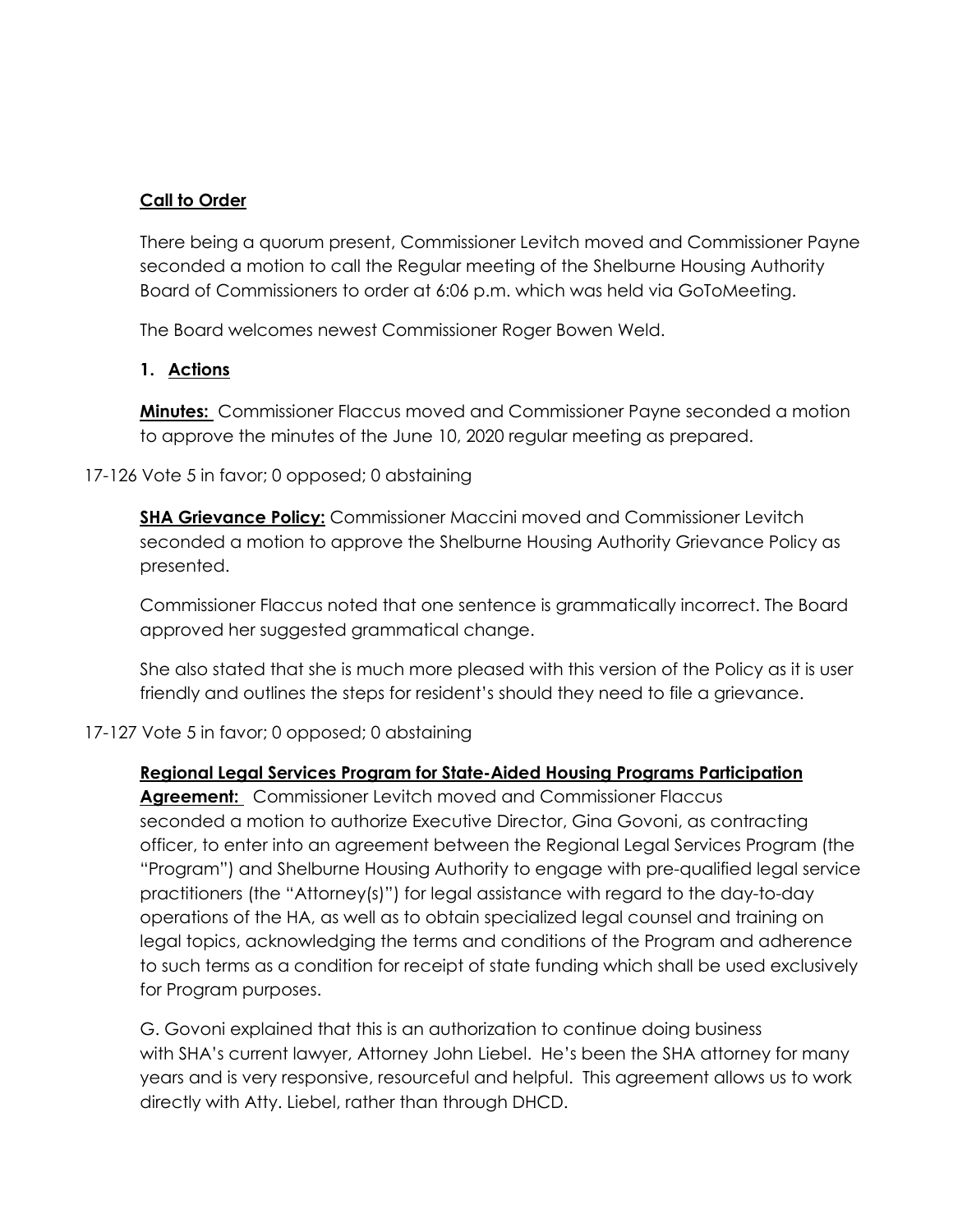DHCD has also included in this packet money budgeted for board trainings. She requested that if any members would like to take a training to let her know.

### 17-128 Vote 5 in favor; 0 opposed; 0 abstaining

**Executive Director Contract:** Commissioner Levitch moved and Commissioner Payne seconded a motion to approve changes to the calculation methodology in the existing Executive Director Contract between the SHA Board of Commissioners and Gina Govoni, as presented.

G. Govoni reported that the presented contract is her existing contract which notes an amendment. There was an error in the Executive Director Salary Fee in the original contract which has now been corrected. This increase in the salary fee from the SHA management fee does not change her salary.

### 17-129 Vote 5 in favor; 0 opposed; 0 abstaining

**Shelburne CFA 5001 Amendment #9-FY2022 Formula Funding Award and FY 2020 Health & Safety Initiative Award:** Commissioner Maccini moved and Commissioner Levitch seconded a motion to authorize Susan Flaccus, SHA Board Commissioner Chair, to execute contract Amendment **#9** to **CFA 5001** in the amount of **\$47,257.00** which funds #268013 FY 2023 Formula Funding Award of **\$37,257.00** and #268038 FY2020 Health and Safety Initiative of **\$10,000**. The amendment also extends the contract dates of service from June 30, 2022 to June 30, 2023.

No discussion.

17-130 Vote 5 in favor; 0 opposed; 0 abstaining

# **3. Staff Report**

- G. Govoni provided the following updates:
	- 1. The Shelburne Housing Authority's address and phone number has been corrected through Google.
	- 2. Building signage is posted. Commissioner Weld asks that property management be informed that the letter C on Building C is upside down.
	- 3. The parking lot project, vestibule, line painting and tree removal have been delayed due to COVID.

# **4. Documents for informational purposes sent via email:**

- PHN 2020-22-Quarterly Operating Statement for Local Housing Authorities
- DHCD Notice-Lease ups in c.667 during COVID-19
- DHCD Go To Meeting Participant Guide